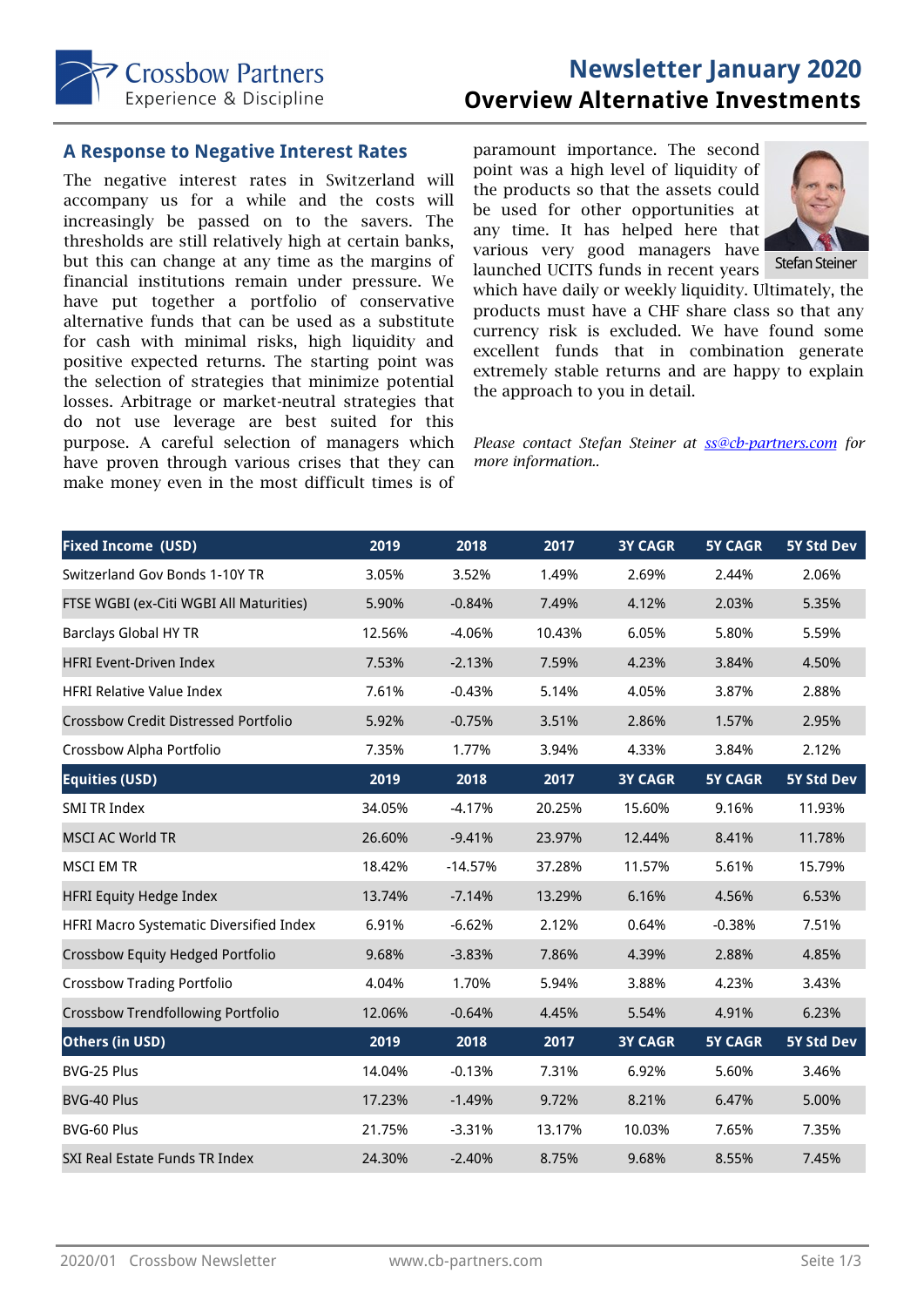

### **Liquid Alternatives as Cash Replacement**

In June 2014, the ECB became the first major central bank to lower one of its policy rates to negative territory. In Switzerland, the SNB followed suit in December 2014. What was initially considered as a short-term monetary measure to stimulate the economy and counter deflationary pressures became a new normal.

With retail clients earning today 0% on their CHF deposits and larger Swiss investors facing negative interest rates on their cash accounts, the current environment forces savers and investors to find new solutions to maintain positive returns on their cash holdings.

# **Approach**

A traditional approach would suggest to invest the available cash (or part of it) in a well-diversified portfolio across equity, bonds, credit, real estate and commodity long only funds. Unfortunately, even when seeking exposure to high yielding assets and maximizing diversification within and across those asset classes, such a portfolio remains vulnerable to high volatility and potential extended negative returns of its risk oriented constituents, while negative yielding bonds are expected to provide limited protection during a market downturn. In a nutshell, the return profile of such a portfolio could deviate dramatically from a typical cash return stream.

A much better toolkit to build a cash replacement portfolio is provided by liquid alternative investments. Firstly and most importantly, alternative investment strategies such as Relative Value and Market Neutral are not or very little influenced by the direction of traditional markets, as they seek to take advantage of the price relationship between securities rather than the direction of the individual securities. Secondly, the active trading approach of such strategies further contributes to limit their downside. Thirdly, the broad mandates of those strategies allow them to target opportunities across several dimensions (asset classes, geographies, time horizon), improving diversification and thus the potential for a steady return profile. Finally, the ongoing development of the alternative UCITS universe provides today the necessary portfolio building blocks, including funds with daily liquidity and CHF classes.

As always, the selection of alternative managers is paramount. In particular, manager selection within one strategy can allow to pick managers with different trading styles as well as maximize diversification across the above-



mentioned dimensions. Other important parameters to analyze at the manager level are leverage levels (if any), risk management and of course the manager's performance during various market periods and especially during negative markets.

#### **Proposal**

A portfolio proposal consists of 3 – 6 underlying funds depending on the total amount invested and the liquidity preference of the client. The core portfolio is based on funds with monthly liquidity and is complemented with UCITS investments that offer weekly or daily liquidity. The portfolio has shown very stable returns, also in difficult quarters like Q4 2018, and a very low annualised volatility of <2%. The returns are not correlated to the Swiss bond or Swiss equity market indices.



In this unprecedented era of ultra-accommodative central banks and lasting negative interest rates, liquid alternative investments offer investors the opportunity to invest their zero or negative yielding cash in a low risk portfolio with stable positive expected returns. In our view, this is an attractive alternative with excellent liquidity!

*Please contact David Friche at df@cb-partners.com for more information..*